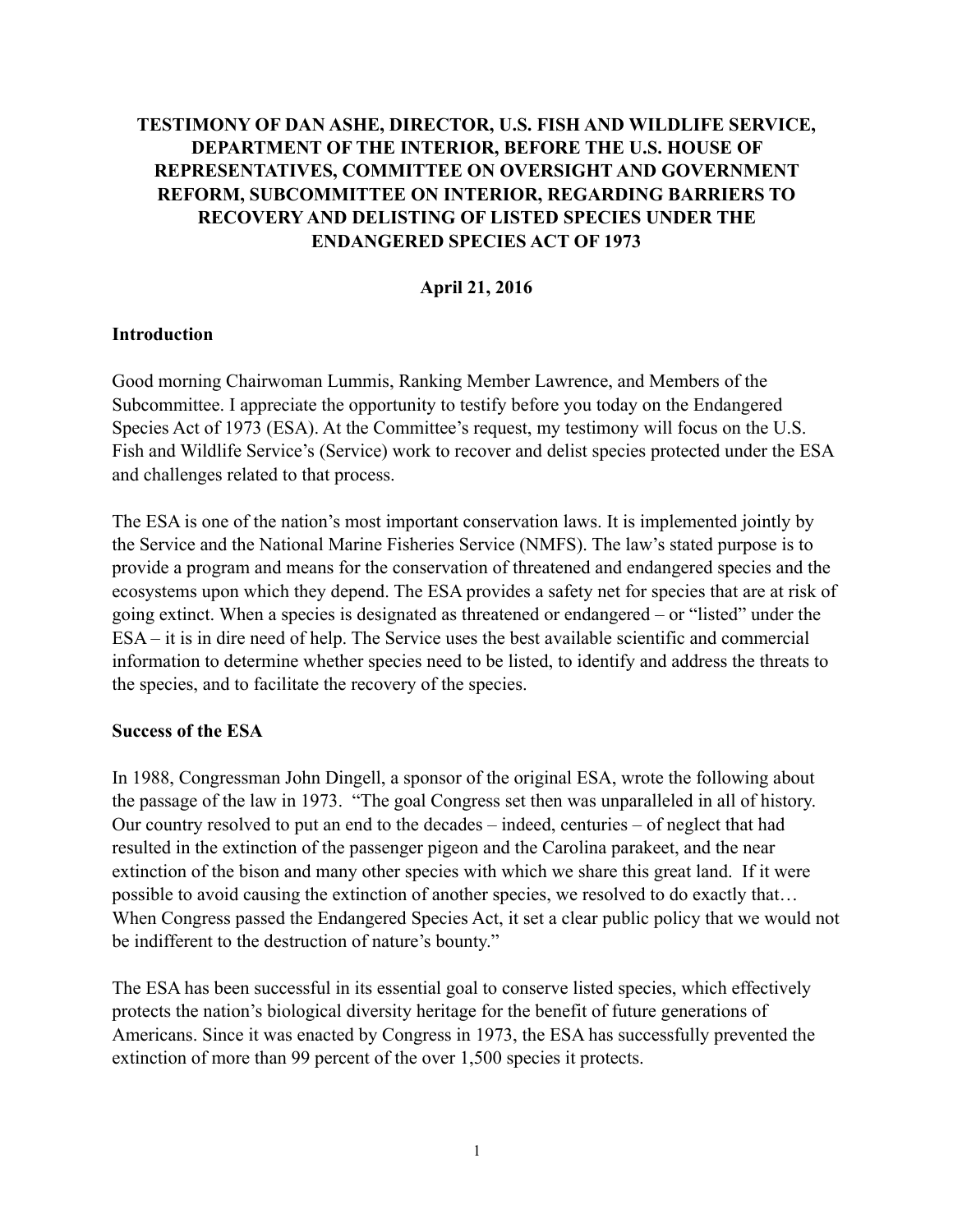The continued success of the ESA is predicated upon the Service's partnerships with states, other Federal agencies and private landowners, as demonstrated by several conservation achievements that recently culminated in "delisting" several recovered species. Partnerships developed and maintained by the Service have sustained years of recovery efforts for a myriad of species. As a result, during the Obama Administration, the Service has delisted more species due to recovery than during any prior administration and we are on track to delist more than all previous administrations combined. Recently delisted species include the Louisiana black bear, Oregon chub, Delmarva fox squirrel, Virginia northern flying squirrel, Modoc sucker, island night lizard, and brown pelican.

The ESA has also advanced the recovery of many other listed species. And though still endangered, many other species – among them the California condor, black-footed ferret, whooping crane, and Kirtland's warbler – have had their populations increase to or near their highest levels in decades. Additionally, under the ESA the Service has "downlisted" a number of species from endangered to threatened due to successful recovery efforts. Recently, the Service downlisted the Santa Cruz cypress, wood stork, and two populations of green sea turtles, and has proposed to downlist the West Indian manatee.

There have also been more than two dozen imperiled species that were candidates for listing under the Act that have been conserved through proactive efforts and no longer require consideration for listing during this Administration alone. Partnerships have been essential to this type of proactive work to conserve species that are candidates for listing to the point where they don't need the protection of the ESA. Recent examples include the Sonoran desert tortoise in Arizona, the New England cottontail in six northeastern states, and the greater sage grouse in eleven western states. Ensuring the conservation of these species and the ecosystems upon which they depend is good for a myriad of other wildlife species and for humans who use the same ecosystems for hunting, fishing, outdoor recreation, and other services like clean air and water. These conservation success stories are also a measure of the success and importance of the ESA.

### **The Recovery Process**

Recovering species to the point where they are ready for delisting and no longer need the protections of the ESA often requires focused conservation efforts over many years, often decades, to implement recovery actions that include, for example, habitat restoration, best management practices for various human activities, and consistent monitoring. The status of the population and the severity and scope of threats the species faces are important factors in the length of time it takes to achieve full recovery.

The recovery and delisting of the bald eagle was the culmination of a 40-year conservation effort. The Aleutian Canada goose recovery took 34 years. Efforts to recover the whooping crane have been underway since the 1940s when fewer than 20 cranes remained. Those efforts have been dramatically successful, with a wild population today of more than 250 birds. Likewise, the California condor and black-footed ferret, both of which were so perilously close to extinction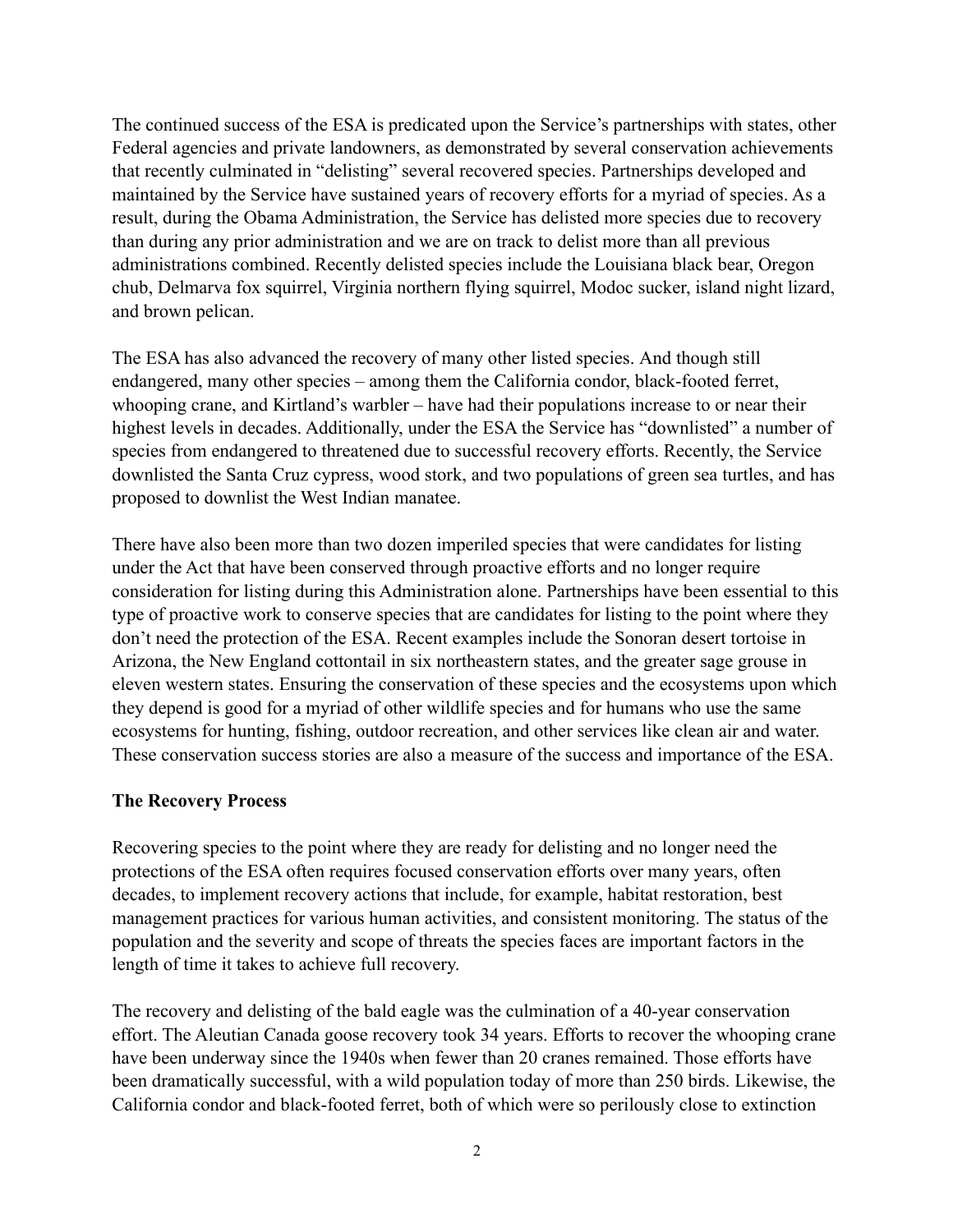that no individuals of either species remained in the wild, have made extraordinary progress. Today condors and ferrets have been successfully bred in captivity and reintroduced to the wild, where they have successfully produced wild-born offspring.

Despite the dramatic progress toward recovery that each of these species has made, the whooping crane, California condor and black-footed ferret are still endangered species and will likely remain so for many more years. That outcome – a long and seemingly slow recovery period – is the virtually inevitable consequence of waiting until a species has been greatly depleted before beginning efforts to recover it. It is often the case that the longer that conservation actions for a species are postponed, the more time that a species remains on the endangered list. By beginning conservation efforts early, it may be possible to shorten the time that a species spends on the endangered species list, or even to avoid the need to place it on that list at all.

# **Gray Wolf**

The gray wolf is an iconic example of the ESA's success in preventing extinction and promoting recovery. Wolves were extirpated from most of the Lower 48 states by the middle of the 20th century, with the exception of northern Minnesota and Isle Royale in Michigan. The gray wolf first gained federal protections when it was added to the U.S. List of Endangered Native Fish and Wildlife in 1967, with the listing of the Timber Wolf in the Great Lakes region. By 1978, wolves were listed as an endangered species throughout the contiguous United States and Mexico, except for those wolves in Minnesota classified as threatened. With the protections afforded by the ESA, wolves were able to repopulate the Western Great Lakes (WGL) and Northern Rocky Mountain (NRM) regions, both through natural dispersal and the reintroduction of wolves into Yellowstone National Park and central Idaho in 1995 and 1996.

Since the species was first listed, the gray wolf has rebounded from the brink of extinction to exceed population targets set for the WGL and NRM and continuing to expand their range into Washington and Oregon. In 2011, the Service determined that gray wolves were successfully recovered in the WGL and NRM states of Montana, Idaho, eastern Washington, eastern Oregon, and north central Utah and delisted those distinct population segments. In 2012, the Service delisted gray wolves in the state of Wyoming. In 2014, the final rules delisting gray wolves in Wyoming and in the WGL were vacated by district courts, and ESA protections were reinstated for these populations. The wolves maintain federal protections while those decisions are on appeal.

The Service continues to manage gray wolves under the ESA, with the exception of wolves in Idaho and Montana. The Service works in close partnership with state agencies throughout the wolf's range, and this cooperative effort is largely to thank for the rebound in wolf populations since the species was first listed. Wolf restoration has been an amazing success due to both the resiliency of wolves and the cooperative efforts of Federal, State, and Tribal agencies, conservation groups, and private citizens, including ranchers, sportsmen, and outfitters.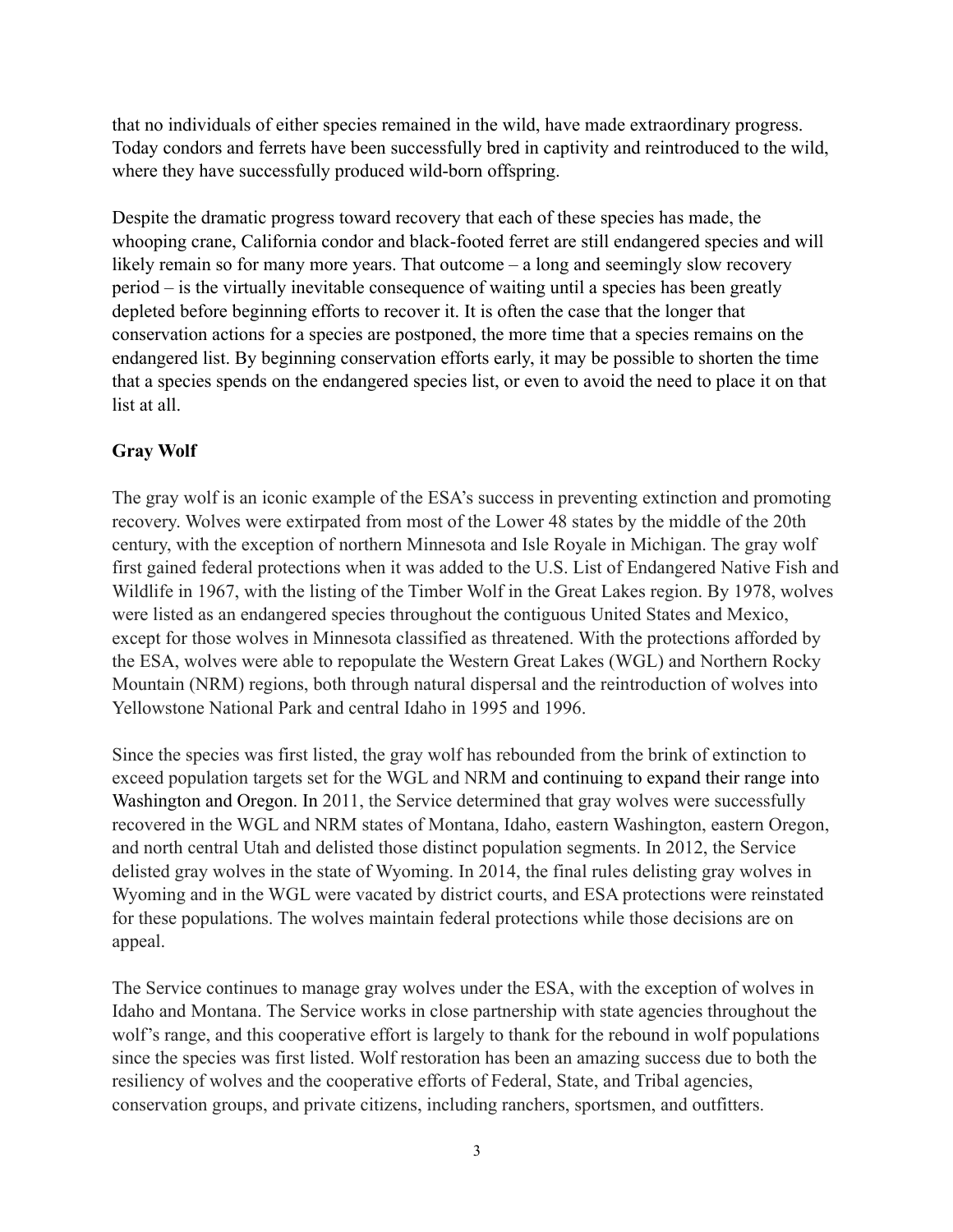### **Litigation**

The ongoing litigation regarding the status of wolves in Wyoming and the WGL is a high profile example of a species' delisting being challenged legally. However, the Service has delisted 28 domestic species due to recovery and has received challenges for only four of those species: the gray wolf, Northern Virginia flying squirrel, bald eagle, and the Greater Yellowstone Ecosystem (GYE) population of the grizzly bear. Despite legal challenges, the Service has continued to pursue and successfully finalize delisting rules using the tools available through the ESA. We successfully defended the Northern Virginia flying squirrel and bald eagle delistings and both species have been removed from the Federal List of Endangered and Threatened Wildlife. The Service recently issued a new proposed rule to delist the GYE population of the grizzly bear, and, as mentioned above, the Service is appealing the D.C. District Court decisions on our gray wolf delisting.

During 2009 and 2010, the Service faced more than 20 lawsuits in numerous district courts challenging missed deadlines for more than 100 species. The Department of Justice asked the Judicial Panel on Multidistrict Litigation to transfer 20 petition deadline cases from seven district courts and assign them to the U.S. District Court for the District of Columbia. After the Panel agreed to do so, the District Court consolidated all of the cases, and referred the consolidated case to the court's mediation process, and that mediation ultimately led to the 2011 Multidistrict Litigation (MDL) settlement agreements.

The MDL provided predictability for stakeholders and local communities. The settlements have allowed the Service to establish and make available to the public a multi-year schedule for listing determinations on our candidate species. Stakeholders knew in advance, in some cases years in advance, when we would be reviewing these candidates to determine whether a listing proposal was still warranted.

Since the MDL agreements were approved and the Service made its work plan public, we have seen an almost 96 percent reduction in species subject to lawsuits filed for missed deadlines on petition findings. The MDL settlements have made our listing activities more certain and predictable, and have allowed the Service to focus more of our limited resources on actions that provide the most conservation benefit to the species that are most in need of help.

When the Service settles a deadline case, we agree to a schedule for taking an action that is already required by the ESA. We do not agree to an outcome, rather we agree to a date certain to complete our work. We do not give away our discretion to decide the substantive outcome of our work, for example whether a species should be listed under the ESA or should not be listed. The notice and comment and other public participation provisions of the ESA and the Administrative Procedure Act still apply to the process for making those decisions.

### **Emerging Threats and Recovery**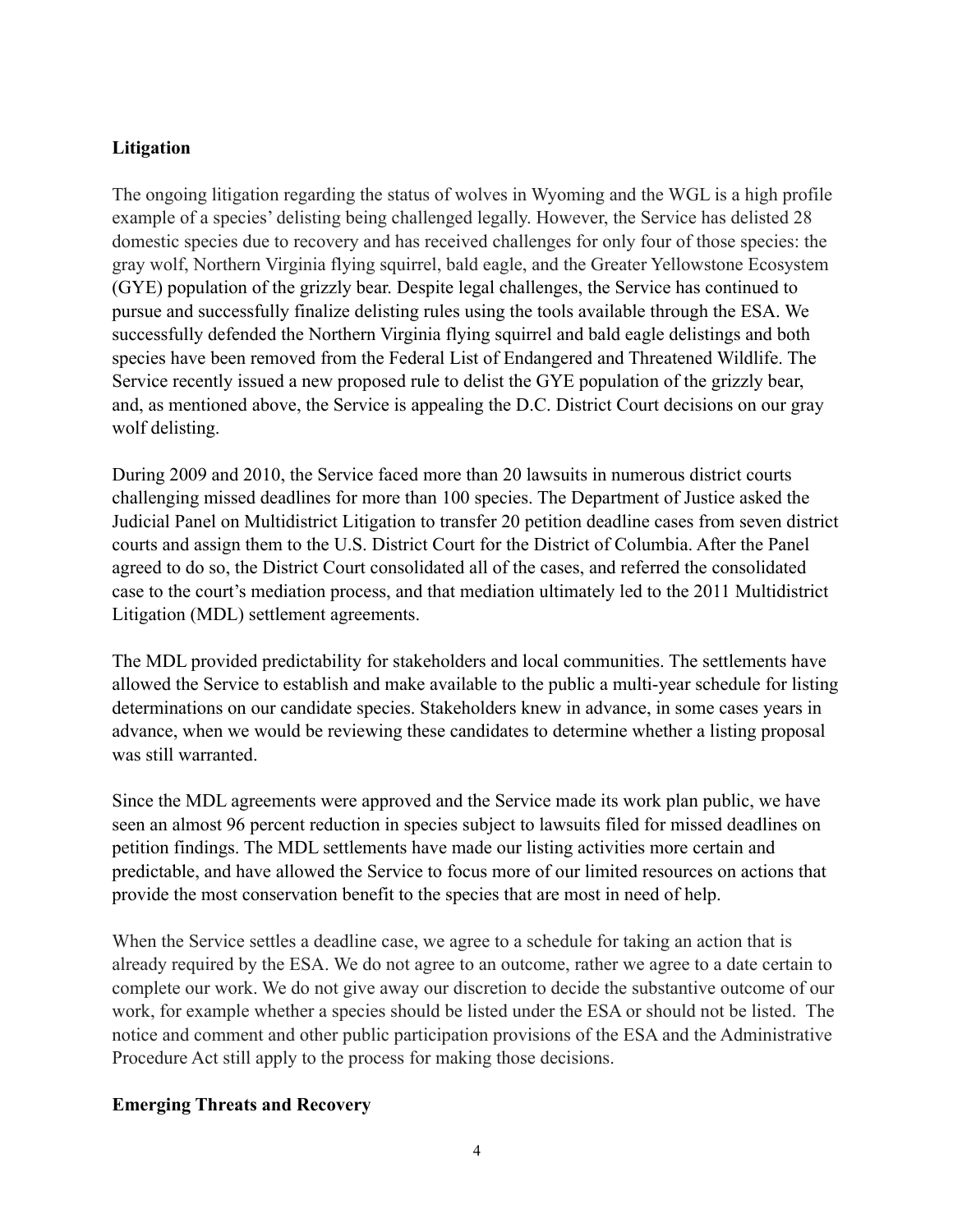Listing under the ESA becomes necessary when a species declines, or threats to it increase, to the point where it is in danger of extinction throughout all or a significant portion of its range (an "endangered species") or it is likely to become an endangered species in the foreseeable future (a "threatened species"). Recovery of species is not a static examination of these threats and efforts to address them. Recovery is an ongoing, evolving process that must continue to factor in both the conservation actions taken and the emerging new threats to listed species as they develop. Two key evolving threats to species nationwide are expansion of the human population and the effects of a rapidly changing climate.

Our growth into a nation of more than 300 million people creates more potential for threats to the health and well-being of the fish, wildlife, and plant resources that sustain us economically, aesthetically, and recreationally. Ensuring that America's threatened and endangered species continue to be protected and recovered requires a renewed commitment by all of us to maintain a strong, effective ESA, one that is responsive to both the needs of our imperiled resources and the concerns of our citizens.

The Earth's climate is changing rapidly. The effects of this change have been documented across the planet. A growing body of evidence has linked this accelerating climate change and related impacts with observed changes in fish and wildlife, their populations, and their habitats in the United States. For example, many species of threatened and endangered songbirds in Hawaii are now at greatly increased risk due to disease vectors that are spreading as a result of climate change. Higher water temperatures resulting from climate change have a negative impact on many native trout and other cold- and cool-water fish populations across the country. Salmon populations in the northwest face increased risk of disease and contaminant impacts exacerbated by climate change. Across the continental United States, climate change affects the migration cycles and body condition of migratory songbirds. Shifts in the range of species have been documented, causing birds to have to adapt quickly to different conditions which in turn, can impact their ability to find the food they need for successful reproduction. Rising sea levels combined with storm surges affect fish and wildlife habitats, particularly along the Atlantic and Gulf Coasts and in the Pacific Islands, including habitats on our coastal National Wildlife Refuges used by many birds for nesting or during migration. Polar bear population declines have already been observed in Canada, and extirpations of Bay checkerspot butterfly populations in the San Francisco Bay area are also documented. Ongoing and projected climate change impacts were part of the basis for the recent decision to list the rufa red knot as a threatened species.

New challenges lie ahead in the conservation of threatened and endangered species as a result of the effects of climate change. Many imperiled species are already existing and surviving at the limits of their ecological tolerance due to known threats, such as habitat conversion and fragmentation, limited water supplies, environmental contaminants and invasive species. The additional stress of the effects of a rapidly changing climate creates the potential for more listings and adds to the urgency of recovery actions.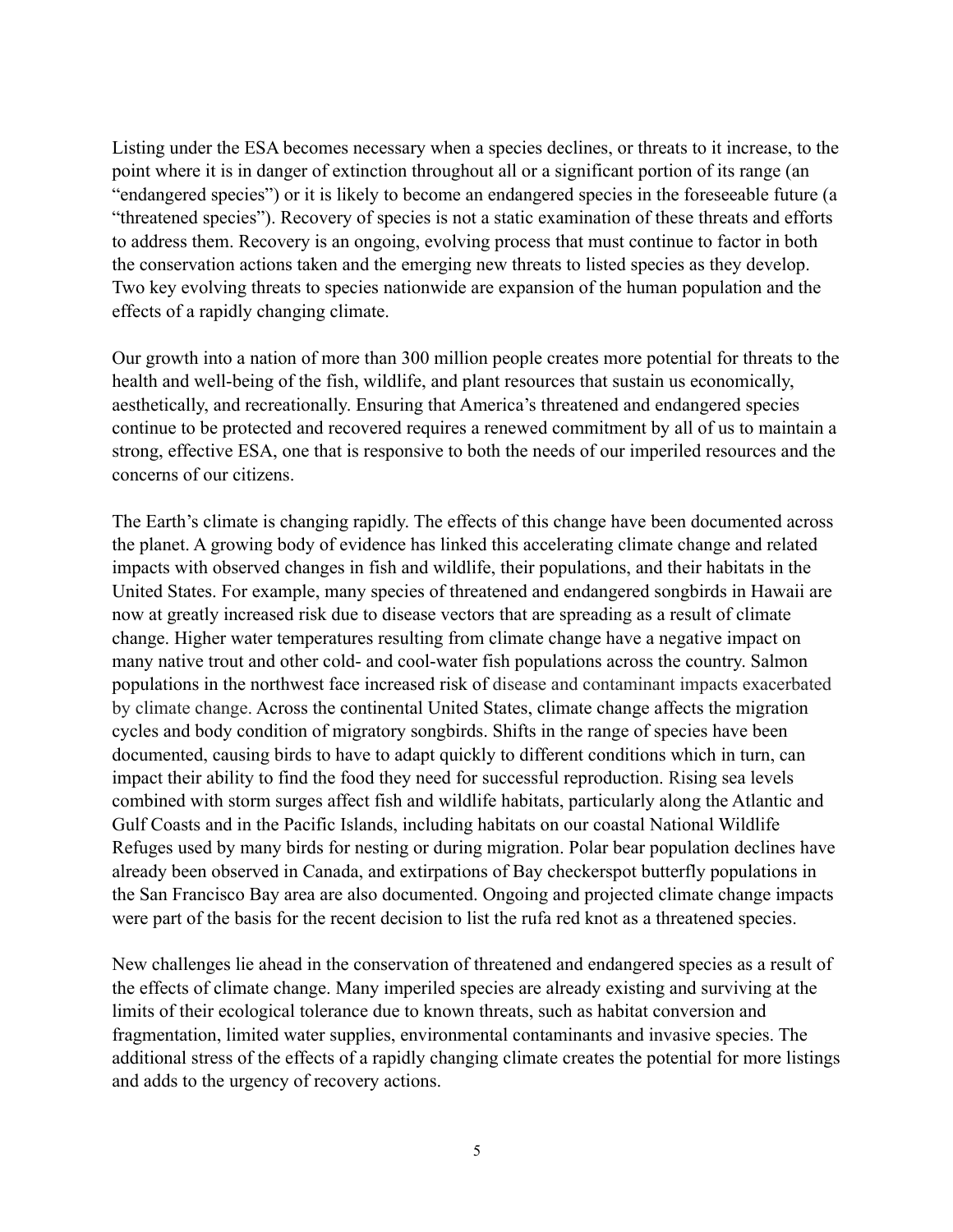Although the effects of climate change are considered and assessed in our implementation of the ESA, we recognize that climate change effects vary by species and location, and can interact with other conditions such as habitat fragmentation or invasive species. The effects of climate change may be negative for some species but positive or neutral for others. Also, even when such effects are negative, that does not automatically mean that a species warrants listing under the ESA or that recovery is precluded.

# **Funding**

The conservation needs of listed, proposed, candidate, and otherwise at-risk species are great, and growing with the increasing threats facing them. At the same time, resources available to address these needs are limited. We continually seek to improve the efficiency and effectiveness of our work, which is why we have aggressively undertaken efforts in recent years to improve implementation of the ESA. These include clarifying rules and policy regarding critical habitat designations and exclusions, the petition process, and cooperation with state agencies. Despite these successful efforts, with over 1,500 listed species and many more at risk, we must regularly make difficult choices among a great variety of actions, including statutory and discretionary actions and on-the-ground and regulatory efforts. For example, we are faced with decisions between putting resources toward recovery actions to help prevent the extinction of a species or putting those resources toward final actions to move a species to delisting; between implementing on the ground recovery actions for one species and recovery planning for another. Shifting too far in one direction puts the Service's work out of balance and has consequences for our other responsibilities under the ESA.

To that end, the most significant step that Congress can take to improve the effectiveness of the ESA is to provide the resources needed to get the job done in the field. We therefore ask that Congress support the President's budget request for endangered species conservation for Fiscal Year 2017.

## **Conclusion**

The Service continues to make improvements to the implementation of the ESA. However, regardless of what we can do to improve implementation of the ESA, the fact is that recovery is not a simple or fast process. There will always be complicating biological and human factors to contend with. Recovery of listed species is often a lengthy, intricate process, reflective of the long periods of time that the species faced impacts leading to listing. As our world continues to evolve, climate change impacts are felt, and our economy and populations grow, species will face growing threats that will impact the recovery process. With limited resources available, it is important for the Service to balance multiple mandates under the ESA, including preventing species from going extinct and bringing them off the list through recovery efforts.

The ESA was enacted in 1973 to protect plants and animal species threatened with extinction. While the challenges we face now are large and daunting, the Act has been extraordinarily